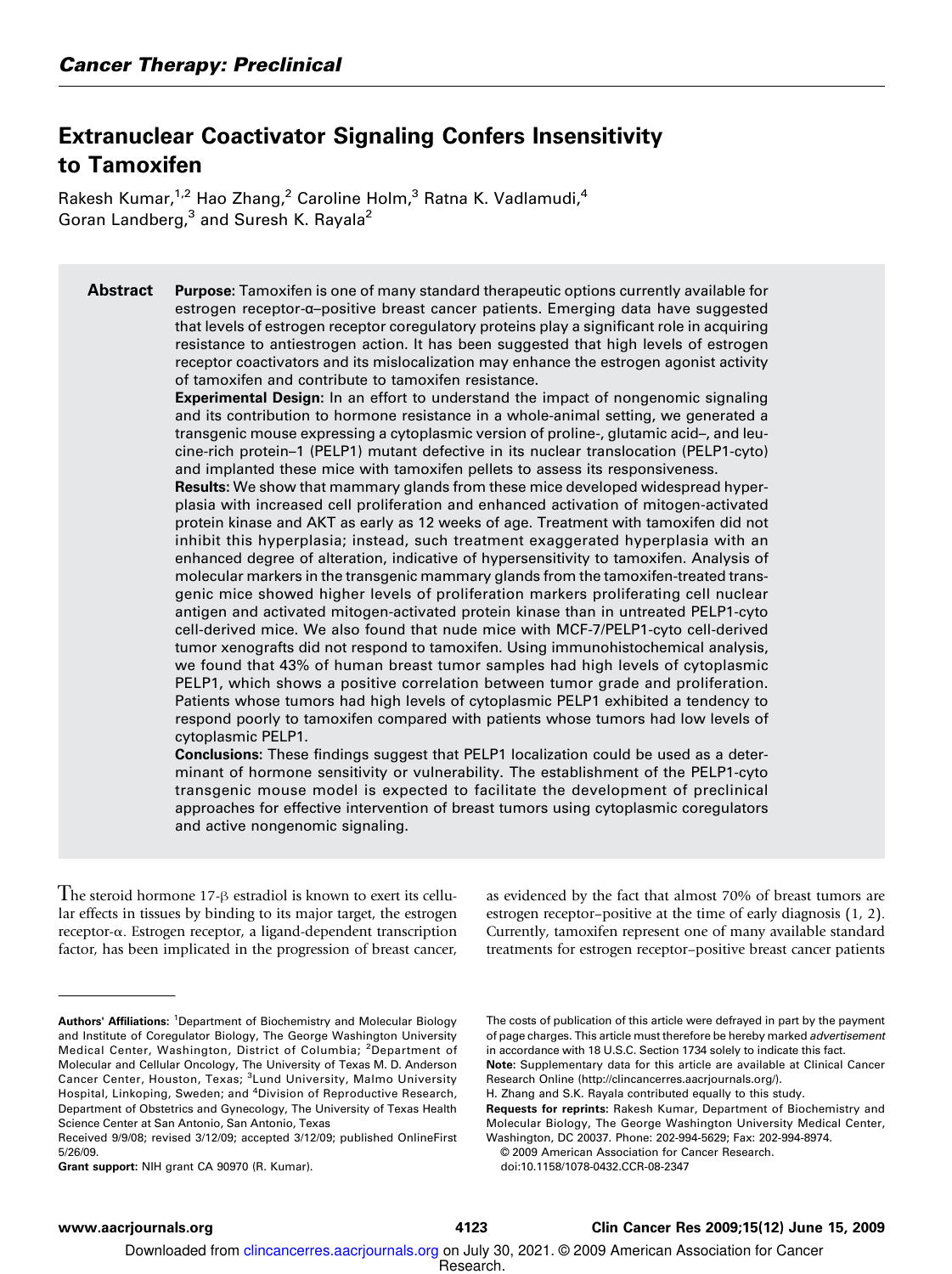#### Translational Relevance

Proline-, glutamic acid–, and leucine-rich protein–1 is widely expressed in breast cancer cells and its expression is deregulated in breast tumors. In this study, we show that mammary glands from a transgenic mouse expressing a cytoplasmic version of proline-, glutamic acid–, and leucine-rich protein–1 mutant defective in its nuclear translocation developed widespread hyperplasia and enhanced activation of extra nuclear signaling events. Treatment with tamoxifen did not inhibit this hyperplasia but rather exaggerated hyperplasia with an enhanced degree of alteration, indicative of hypersensitivity to tamoxifen. In the future, preclinical investigations using this animal model system that accurately mimic characteristics of estrogen independence would greatly assist in more efficient design of clinical trials by predicting hormonal effects and their mechanisms of action of developing resistance.

(3), although most patients who respond to tamoxifen eventually acquire tamoxifen resistance, allowing such tumor cells to metastasize to distant sites (4). Consequently, sustained tamoxifen resistance continues to be one of the major limiting factors in the management of advanced breast cancer. One of the major challenges for endocrine therapy of advanced breast cancer is to better understand the cellular basis of tamoxifen resistance and to develop novel approaches to overcoming endocrine resistance (5). Emerging data suggest that the status and functionality of estrogen receptor coregulatory proteins in the nucleus, as well as in the cytoplasm, and cross-talking between estrogen receptor coregulators and the components of growth factor receptors play important roles in acquiring resistance to antiestrogen action (6, 7).

Over the years, it has become apparent that the transcriptional effects of estrogen receptor are not limited to ligand-activated estrogen receptor in the nucleus but are also influenced by the participation of estrogen receptor in the cytoplasmic and membrane-mediated signaling (also known as nongenomic or extranuclear signaling) through complex interactions with coregulatory molecules (8, 9). However, the significance of cytoplasmic coactivators in nongenomic signaling is just beginning to be realized, and their role in resistance to selective estrogen receptor modulators remains poorly understood. One such molecule with a dual role of action in the nucleus and cytoplasm is proline-, glutamic acid–, and leucine-rich protein–1 (PELP1; refs. 10-12), a unique coactivator that plays an important role in the genomic (13) and nongenomic actions of estrogen receptor (14). PELP1 is widely expressed in breast and ovarian cancer cells, and its expression is deregulated in breast (15) and ovarian (16) tumors. PELP1 is an estrogen receptor– responsive gene, and its expression is differentially regulated by selective estrogen receptor modulators, depending on the cell line (17). Although PELP1 is predominantly localized in the nucleus in hormonally responsive tissues (18), a large body of evidence has shown that PELP1 is localized predominantly in the cytoplasm in a significant proportion of human breast (15), endometrial (19), and salivary gland (20) carcinomas.

Studies have also shown that differential compartmentalization of PELP1 may play a crucial role in modulating the status of nongenomic signaling using molecular mechanisms that remain poorly understood (15, 21).

Because, under physiologic conditions, PELP1 is localized in the cytoplasm, MCF-7 breast cancer cells that mimic PELP1 cytoplasmic localization in tumors (PELP1-cyto cells) have been developed as relevant model systems for studying nongenomic signaling (15). PELP1-cyto cells are hypersensitive to estrogen but resistant to tamoxifen (15) and form tumors in nude mice (15). In addition, relative to the parental MCF-7 cells, PELP1 cyto cells exhibit an increased association between PELP1 and Src, enhanced stimulation of mitogen-activated protein kinase (MAPK), and constitutive activation of the Akt pathway. The altered localization of PELP1 to the cytoplasm has been shown to be sufficient to trigger its interaction with the p85 subunit of phosphatidylinositol-3-kinase, leading to its activation (15). In addition, PELP1 interacts with epidermal growth factor receptor and participates in growth factor–mediated estrogen receptor transactivation functions (22). Together, these findings suggest that PELP1 localization could potentially be used as a determinant of hormone sensitivity. However, our current understanding of the nongenomic action of PELP1 is derived from in vitro cell culture and xenograft models, and validation in a physiologically relevant whole-animal model awaits further investigation. In this context, we present a transgenic mouse model of PELP1-cyto nongenomic signaling and its inability to respond to the antiestrogenic action of tamoxifen.

#### Materials and Methods

Generation of PELP1-cyto transgenic mice. A mouse mammary tumor virus (MMTV)–human PELP1-cyto transgenic construct was created by subcloning T7-tagged PELP1-cyto cDNA using sites HindIII-XbaI (blunted) into HindIII-EcoRI (blunted) of the MMTV-SV40-BssK vector (23). The transgene was excised from plasmid DNA, and the 3.9 linear fragment-containing promoter sequences PELPI cDNA and SV40 polyadenylation signals was injected to the pronuclei of a B6D2F1/J mouse embryos. Finder lines were identified by Southern blotting of tail DNA digested, which showed a band of 1.6-kb PELP1-cyto cDNA. Genotyping was done by using the PCR assay. The primers used were forward primer to the T7-epitope encoding region (5′-CTCGAGCAGCTCTAA-TATCGCTAC) and reverse primer (5′-CAAGAATTCTCACTTCC-TATGTGTCG) corresponding to PELP1-cyto cDNA. These primers only amplify T7-tagged PELP1-cyto and do not recognize endogenous mouse PELP1. As expected, these primers specifically amplified 420-bp band in PELP1-cyto transgene–positive founder lines.

Mammary gland whole mounts, histology, and immunodetection and immunofluorescence. For whole-mount analysis, number 4 inguinal mammary glands were stained with carmine alum, as previously described (23). Briefly, the glands were fixed with acetic acid/ethanol (1:3) for 2 h and stained with 0.5% carmine/0.2% aluminum potassium sulfate for 16 h. After briefly being rinsed with distilled water, the mammary glands were dehydrated using graded ethanol, and lipids were removed with two changes of acetone. Finally, the glands were preserved in methyl salicylate. For histologic analysis, mammary-gland tissue was fixed in 10% neutral buffered formaldehyde and embedded in paraffin wax according to standard methods. Sections  $(4 \mu m)$  were stained with H&E. For immunostaining and immunofluorescence, the following primary antibodies were used. T7 tag were from Novagen; those against proliferating cell nuclear antigen were from Genetex; antibodies against AKT, phospho-AKT, and phospho-p44/42(Thr-202/ Tyr-204) were purchased from Cell Signaling; and extracellular signal-regulated kinase-1 and -2 were purchased from Santa Cruz Biotechnology. To detect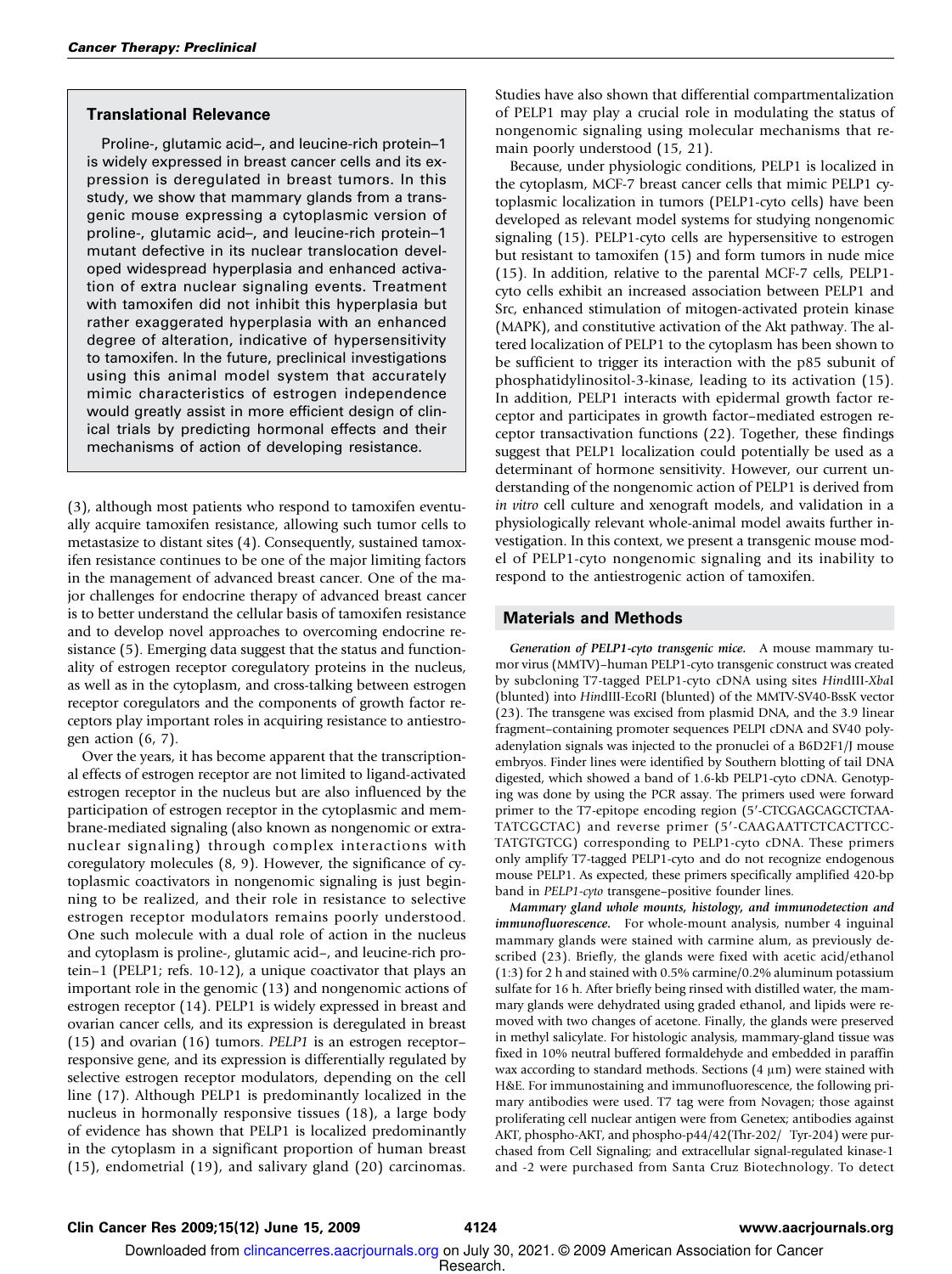bromodeoxyuridine (BrdUrd)–positive cells, a sterile solution of 5-bromo-2'-deoxyuridine (BrdUrd; 20mg/mL; Sigma-Aldrich) in PBS (pH 7.4) was administered to mice by i.p. injection (50mg/kg). Mammary glands were harvested after 3 h, embedded in paraffin wax, and sectioned. BrdUrd incorporation was detected by immunohistochemistry using a mouse anti-BrdUrd monoclonal antibody.

Animal husbandry and treatment. Mice were housed at the animal care facility at the University of Texas MD Anderson Cancer Center. All procedures involving mice were conducted in accordance with NIH regulations about the use and care of experimental animals and were approved by the institutional review board. Mice were maintained on a mixed C57BL/6: DBA background. Line 5 of PELP1-cyto transgenic mice were used for further study. For tamoxifen pellet implantation, each group (intact and tamoxifen) included 10mice. Age-matched wild-type (WT; most of them are littermates of the transgenic) were used as controls. Virgin mice were implanted with tamoxifen pellets (NE-361, Innovative Research of America) at 10wk of age. Tissue sample were obtained at 19 wk of age for analysis.

Immunoblot and immunoprecipitation analysis. About 50 μg of total protein extract from cultured cells or mammary glands was used in the immunoblot assays. The lysates to immunoprecipitate T7-tagged proteins were immunoprecipitated for 2 h at 4°C using 50 μL of T7-agarose beads per milligram of protein.

Mouse xenograft studies. For the tumorigenesis studies, 4-wk-old, ovariectomized, female, athymic, nude mice (Charles River) were bilaterally injected with  $5 \times 10^6$  MCF-7 PELP1-cyto cells into the mammary fat pads, as previously described (15). Mice were divided in to two groups. One group received tamoxifen pellets, and the other group is the control. Tumors were allowed to grow for 5 wk, and tumor size was measured every 15 d. All animal procedures were done in compliance with the Institute Animal Care and Use Committee and the NIH Policy on Humane Care and Use of Laboratory Animals.

#### Results and Discussion

Recent studies using in vitro cell culture models have shown that cytoplasmic localization of PELP1 promotes resistance to tamoxifen (15). To validate these findings in an in vivo animal setting and to generate a mouse model of nongenomic signaling, we generated PELP1-cyto transgenic mice that express PELP1 in the cytoplasm by overexpression of a mutant of PELP1 (PELP1-cyto), in which the nuclear localization signal has been mutated from KKLK to EELE amino acids (Fig. 1A). As a means of targeting the expression of the PELP1-cyto transgene to the mammary gland, we placed PELP1-cyto cDNA under the control of the MMTV promoter, which directs transgene expression to mammary gland in the early stages of puberty and is hormonally regulated by progesterone during estrus and pregnancy (23). Founders with integration of the transgene constructs into the genome were screened using PCR (Fig. 1B, bottom), and results were confirmed by Southern blot analysis (Fig. 1B, top). Founder line 5 of PELP1-cyto transgenic mice was used for the study. The protein product of the transgene

Fig. 1. Generation of PELP1-cyto transgenic mice. A, schematic representation of the MMTV–T7–PELP1-cyto transgenic construct. B, Southern blot detection of the transgene in mouse tail genomic DNA (top). PCR (bottom) for genotype of transgenic mice using genomic DNA from the tail of different lines of transgenic and WT mice. P, plasmid as positive control; M, marker; C, control. C, transgene protein expression in the mammary glands, as detected by T7 immunoprecipitation, followed by Western blotting with T7 antibody. D, immunofluorescence analysis showing T7-tagged mutant PELP1 (red) in the cytoplasm of mammary epithelial cells and 4',6-diamidino-2-phenylindole-stained nuclei (blue) in WT (top) and transgenic (bottom) mice.



www.aacriournals.org example and the state of 4125 Clin Cancer Res 2009;15(12) June 15, 2009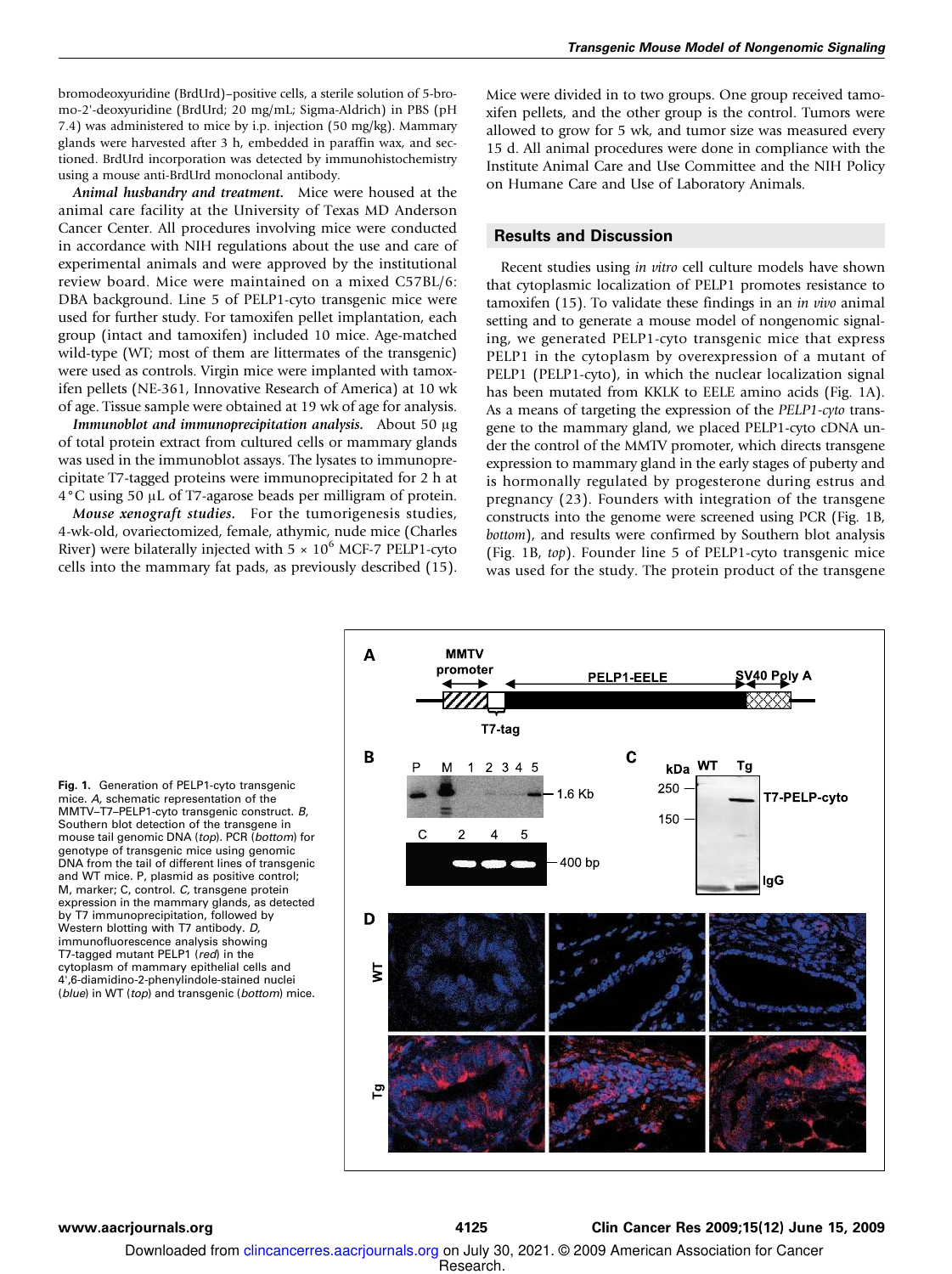was detected by immunoprecipitation using anti-T7 agarose beads, followed by immunoblotting with anti-T7 polyclonal antibody (Fig. 1C). Furthermore, to assess that the levels overexpressed cytoplasmic PELP1 in PELP1-cyto transgenic mice are higher than the endogenous PELP1 level, we did Western blot analysis with an anti-PELP1 antibody. We found that the amount of overexpressed cytoplasmicPELP-1 is comparatively much higher than the endogenous nuclear PELP1 levels (Supplementary Fig. 1A), and thus, the phenotype reported here will be predominantly under the influence of the cytoplasmic PELP1. In addition, immunofluorescence staining of paraffin section of the mammary gland with an anti-T7 antibody revealed PELP1 cyto transgene localization exclusively in the cytoplasm (Fig. 1D).

To investigate the effect of PELP1-cyto transgene on the development of mammary glands, we examined whole-mount preparations of mammary glands from littermates with matching estrous cycles at different developmental stages. We found that about 46% of transgenic females developed atypical hyperplasia at 12 weeks of age, and this became more aberrant as mice aged, whereas WT littermates did not exhibit such phenotypes at the same ages (Fig. 2A). To determine whether the observed phenotypic alterations were the result of increased cell proliferation, DNA synthesis was measured in an in vivo BrdUrd incorporation assay. In mammary glands of transgenic mice, the proliferation index, calculated as the percentage of BrdUrd-positive cells among total epithelial cells, was significantly higher in transgenic than in WT mice (Fig. 2B). Consistent with our previous in vitro data (15), phosphorylated MAPK levels were significantly higher in transgenic than WT mice, as assayed by immunohistochemistry (Fig. 2C) and immunoblotting (Supplementary Fig. 2) with phospho-MAPK–specific antibody. Also consistent with an active nongenomic signaling, we found increased levels of phospho-AKT and phospho–estrogen receptor–Ser-118 in



PELP1-cyto transgenic mice compared with levels in WT mice (Supplementary Fig. 2). To our knowledge, this is the first in vivo evidence that altered localization of estrogen receptor coactivator PELP1 promotes increased AKT and MAPK activation, leading to enhanced cell proliferation and thereby promoting mammary hyperplasia. However, none of the transgenic mice developed mammary gland tumors even after 2 years. This could be because we used the transgenic mice expressing MMTV– PELP1-cyto under the influence of hormones or because of the mixed genetic background of these animals, which is 25% C57BL/6 and 75% DBA or both. It is very likely that changing the strain background might result in tumor formation, as has been observed in other mammary gland models (24).

Next, we used this model to confirm the hypothesis that altered localization of PELP1 could participate in the development to resistance to tamoxifen. Transgenic and agematched WT female virgin mice ( $n = 10$  each group) were implanted with tamoxifen pellets (Innovative Research of America) at 10 weeks of age, before the development of detectable hyperplasia. The effect of tamoxifen was evaluated after 2.5 months of exposure (at 19 weeks of age; Supplementary Fig. 3). We found that, compared with intact transgenic mice, which exhibited 58% typical hyperplasia, tamoxifen treatment did not prevent or reduce the extent of hyperplasia in the treatment group (Fig. 3A). Consistent with this result, cell proliferation, as analyzed by proliferating cell nuclear antigen staining, was not significantly decreased in tamoxifen-treated mice compared with untreated transgenic mice (33  $\pm$  9% versus 31  $\pm$  9%; Fig. 3B). Furthermore, immunohistochemical analysis of mammary gland sections for phospho-MAPK revealed that tamoxifen exposure did not attenuate activation of MAPK induced by transgene  $(21 \pm 6\%)$ versus  $25 \pm 7\%$ ; Fig. 3A and B). Taken together, these results

> Fig. 2. Cytoplasmic PELP1 in mammarv epithelium causes hyperplasia and promotes nongenomic signaling. A, whole-mount and histologic analyses of MMTV–PELP1-cyto transgenic mice showing the mammary hyperplasia at 12 wk of age compared with age-matched WT mice. B, BrdUrdpositive cells for transgenic and WT mice counted and expressed as a ratio of positive nuclei to the total number of nuclei counted (percentage). C, immunofluorescence analysis with anti-phospho-MAPK antibody showing increased activation of the MAPK (red) in transgenic glands compared with WT control glands. Nuclei were stained with 4',6-diamidino-2-phenylindole (blue). The plot on the right shows the quantitative analysis of percentage of positive cells for phospho-MAPK.

#### Clin Cancer Res 2009;15(12) June 15, 2009 4126 www.aacrjournals.org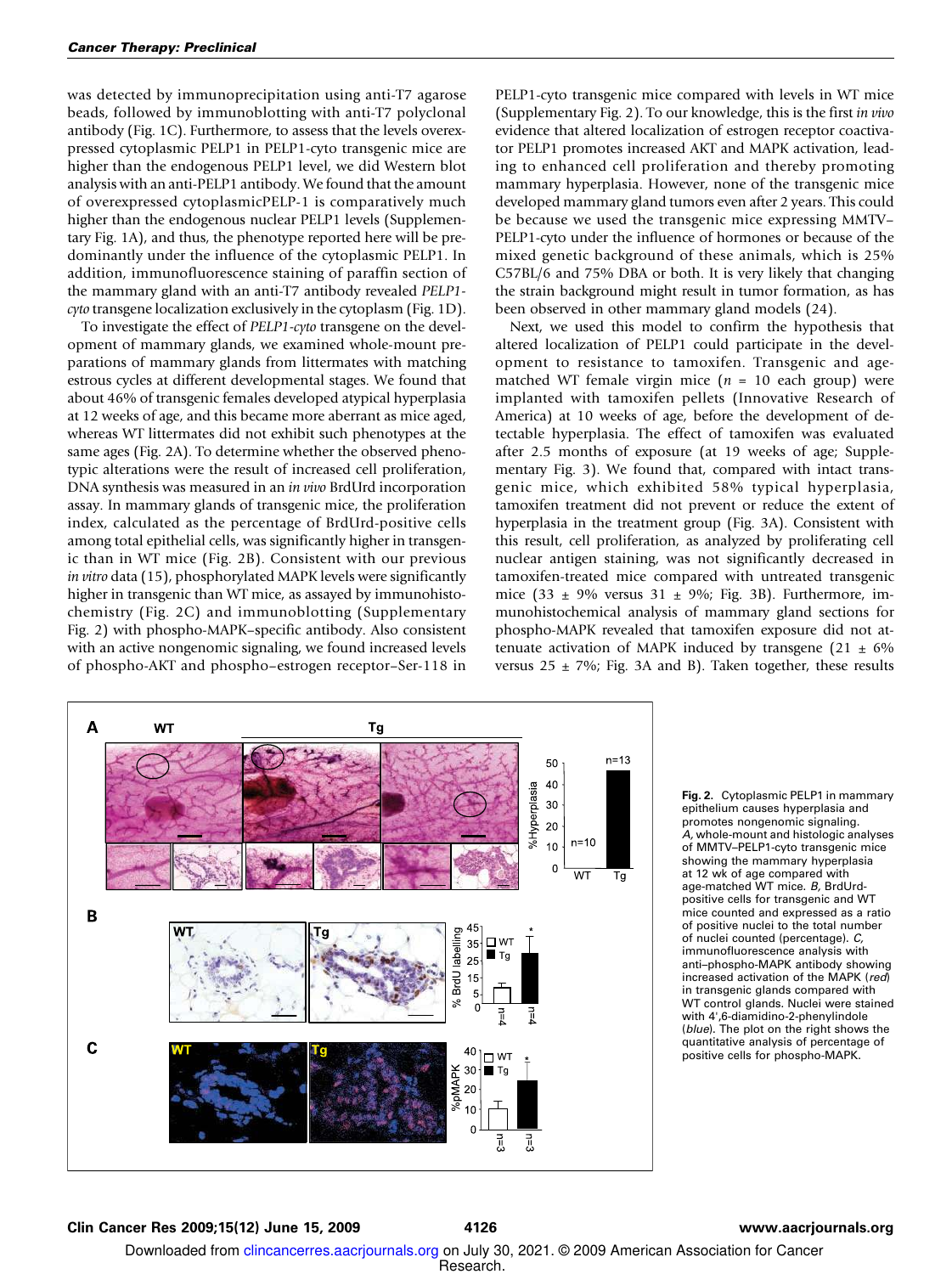Fig. 3. Cytoplasmic PELP1 retention in mammary epithelium promotes hormonal independence. A, systematic implantation of tamoxifen pellets in MMTV–PELP1-cyto mice. tamoxifen did not prevent or reduce the extent of mammary hyperplasia; the results of immunohistochemical analysis showing a progressive increase in the levels of staining for proliferating cell nuclear antigen, a marker for cell proliferation and enhanced activation of MAPK from WT to the tamoxifen-treated group. Plots on the bottom show the quantitative analysis. B, Western blot analysis showing the levels of activated MAPK in the tamoxifen group.



suggest that mammary epithelium harboring the PELP1-cyto transgene exhibits an increased nongenomic signaling and resists the antitumor activity of tamoxifen, which in turn could be due to the cumulative effects of the activation of the MAPK and Akt pathways, including posttranslational modification of estrogen receptor and its associated proteins.

Because PELP1-cyto transgenic mice did not form tumors, although they developed mammary hyperplasia, the role of cytoplasmic PELP1 in hormone resistance in mammary gland tumors remains unknown. To address this issue, we made use of the well-characterized MCF-7/cytoplasmic PELP1-expressing clones (PELP1-cyto; ref. 15). As expected, we found that PELP1-cyto was localized to the cytoplasm, whereas WT PELP1 was localized to the nucleus (Supplementary Fig. 1B). The PELP1-cyto clones are tamoxifen insensitive (Supplementary Fig. 1C) and form tumors in nude mice (15). Consistent with a previous report (15), PELP1-cyto clones readily formed tumors (14 of 14 mice) when injected into the mammary fat

pads of nude mice. However, tamoxifen treatment did not prevent or reduce the extent of mammary tumorigenesis in these mice (Fig. 4A). Western blot analysis of lysates from these tumors consistently revealed that there was no change in the levels of activated MAPK after tamoxifen treatment (Fig. 4B). Immunohistochemical analysis revealed that there is also no reduction in the levels of phospho-Akt and proliferating cell nuclear antigen after tamoxifen treatment (Supplementary Fig. 4). Collectively, these findings suggest that cytoplasmic PELP1 expression is one of the important biological variables of hormone sensitivity in breast tumors.

Encouraged by the above results and to valuate the clinical implication to the above data, we analyzed the cytoplasmic localization of PELP1 in a cohort of 331 breast tumor (234 estrogen receptor positive) samples (25) by immunohistochemistry. The cutoff limits between low and high tumors were as follows: tumors with no staining (i.e., negative), weak staining, or <50% tumor cells with a strong staining were classified as low PELP1,

#### www.aacrjournals.org 4127 Clin Cancer Res 2009;15(12) June 15, 2009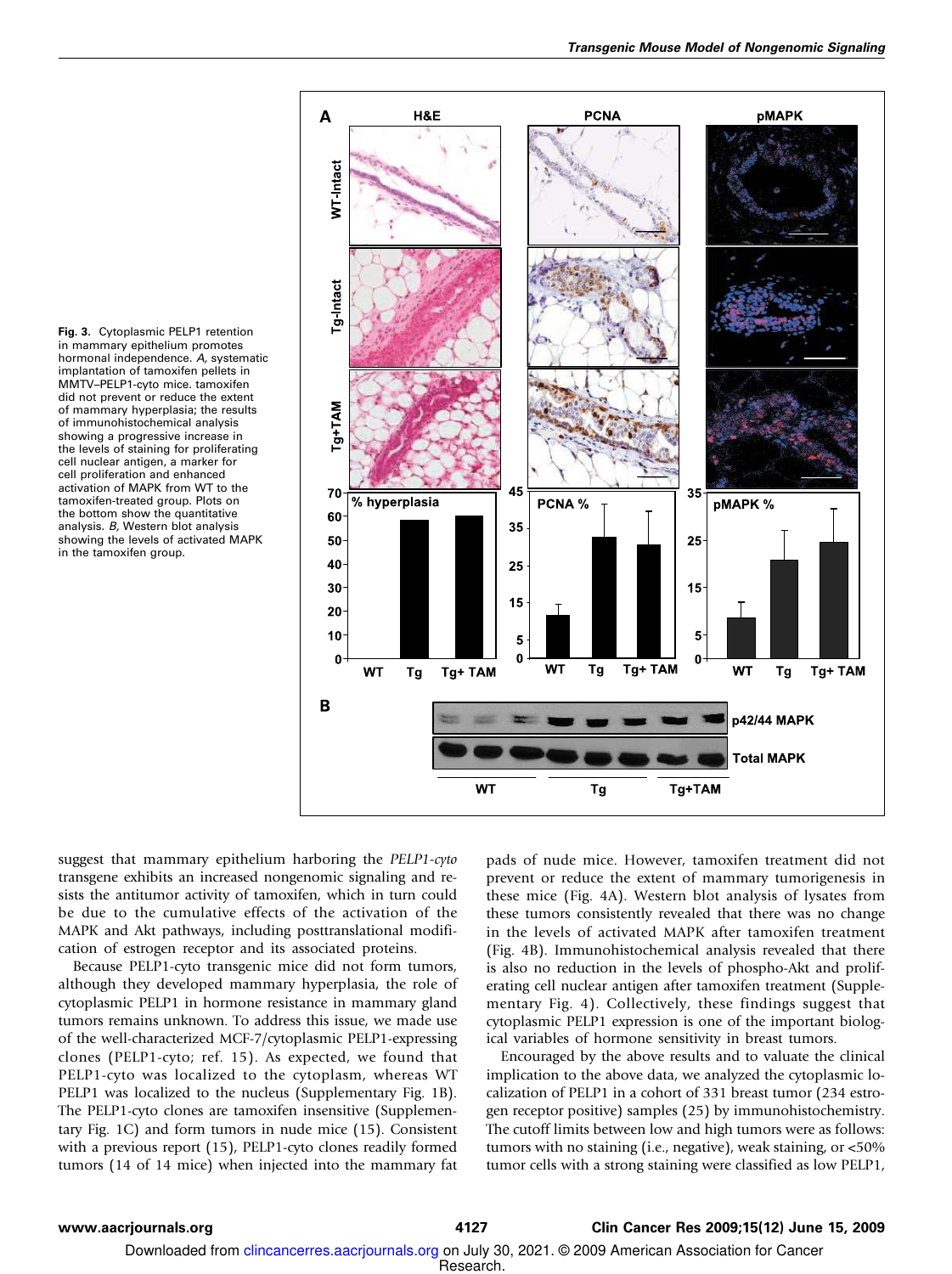

Fig. 4. Cytoplasmic PELP1–induced mammary gland tumors are insensitive to tamoxifen. A, mammary tumor xenografts induced with MCF-7/PELP1-cyto clones in nude mice are insensitive to tamoxifen. B, Western blot analysis showing levels of activated MAPK in lysates from the above tumors.

and tumors with >50% tumor cells with a strong staining were classified as high PELP1. Results showed that 43% of the tumors had high levels of cytoplasmic PELP1 and that high PELP1 correlated with tumor grade (Nottingham histologic grade) and proliferation (Fig. 5A-D; Table 1). Nottingham histologic grade is assessed based upon three parameters: tubular structure, nuclear atypia, and mitotic count. The higher the score from these parameters, the more malignant the tumor is. This suggests that high PELP1 expression in the cytoplasm is coupled to a more aggressive tumor.



Fig. 5. Immunohistochemical analysis of cytoplasmic PELP1 in breast cancer specimens. A-D, breast tumors arranged in a tissue microarray were stained with PELP1 antibody(dilution, 1:2,500). A, a tumor negative for PELP1.  $B$ , low staining. C and D, strong staining.

#### Clin Cancer Res 2009;15(12) June 15, 2009 4128 www.aacrjournals.org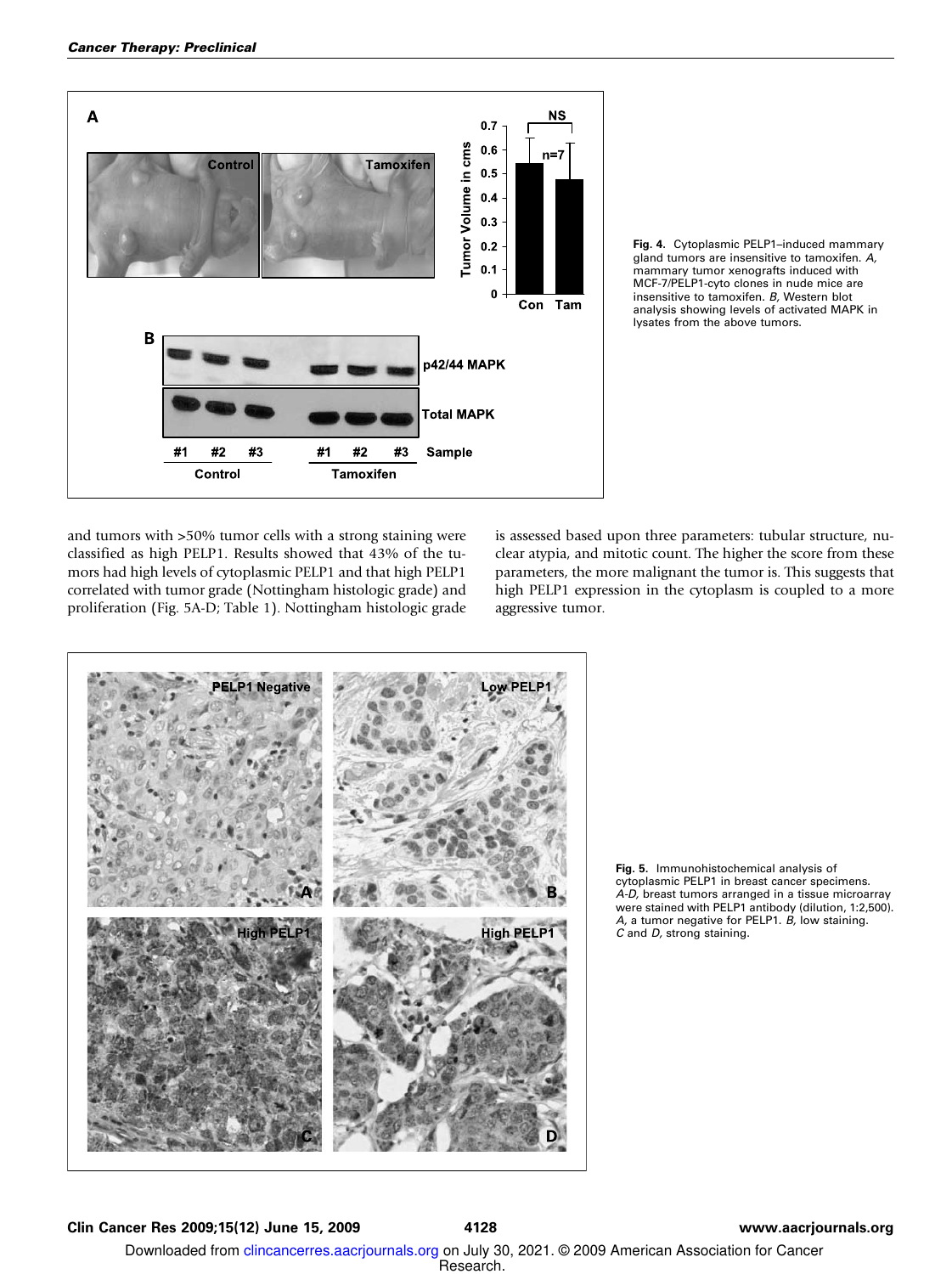Table 1. Distribution of cytoplasmic PELP1 staining in breast tumors according to tumor grade and proliferation

| <b>Variable</b> | PELP1 cytoplasmic staining |                                          |            |
|-----------------|----------------------------|------------------------------------------|------------|
|                 | Negative/low,              | High,<br>$n = 188(57\%)$ $n = 143(43\%)$ | <b>p</b> * |
| <b>NHG</b>      |                            |                                          | 0.001      |
| I               | 26                         | 11                                       |            |
| TΤ              | 79                         | 42                                       |            |
| Ш               | 83                         | 87                                       |            |
| Unknown: 3      |                            |                                          |            |
| Ki-67           |                            |                                          | 0.001      |
| $0 - 10%$       | 83                         | 44                                       |            |
| $11 - 25%$      | 51                         | 40                                       |            |
| >25%            | 37                         | 40                                       |            |

Abbreviation: NHG, Nottingham histologic grade.

\*Correlations were calculated using Spearman's ρ.

Because cytoplasmic PELP1 has been implicated in tamoxifen resistance, we next analyzed the recurrence-free survival in estrogen receptor–positive samples. A significant statistical difference between recurrence-free survival in untreated patients and recurrence-free survival in tamoxifen-treated patients was seen in patients with low-PELP1 tumors ( $P = 0.05$ ), indicating that patients with low-PELP1 tumors respond well to tamoxifen. Conversely, in patients with high-PELP1 tumors, the difference between recurrence-free survival in untreated patients and recurrence-free survival in tamoxifen-treated patients was not significant ( $P =$ 0.3), indicating that patients with high PELP1 tumors do not respond well to tamoxifen (Supplementary Fig. 5A and B).

Recent work from other groups (26, 27) has shown that estrogen receptor signaling or its coregulators are contributing factors to tamoxifen resistance. Therefore, in addition to estrogen receptor itself, estrogen receptor coregulators are potential clinical intervention targets. Because PELP1 localization is altered in a subset of tumors, promotes local estrogen synthesis (28), and promotes resistance to tamoxifen in animal and cancer cell models, these observations suggest that altered subcellular localization of PELP1 expression has the potential to contribute to the noted tendency of breast cancer patients with increased PELP1 expression to develop resistance to tamoxifen therapy. This could be because of excessive stimulation of the nongenomic signaling pathways such as PI3-Kinase (14), Akt (15), and MAPK (this study). However, the mechanisms or modifications that promote PELP1 localization to the cytoplasm in the first place remain elusive. Given that recent evidence (29) has suggested that posttranslational modifications of coregulators could play a role in its subcellular localization, it is tempting to speculate that the reported posttranslational modification of PELP1 (30) may be involved in its exclusive cytoplasmic localization and is being pursued in Dr. R.K. Vadlamudi's laboratory.

In conclusion, these findings suggest that PELP1 localization could be potentially used as a determinant of hormone sensitivity or vulnerability. Our PELP1-cyto transgenic mouse model, which precisely mimics characteristics of hormone independence and the biochemistry of human breast cancers, might be useful in further advancing the field of hormone resistance. Preclinical investigations using this animal model might lead to the more efficient design of clinical trials by predicting hormonal effects and the mechanisms of action of developing resistance.

#### Disclosure of Potential Conflicts of Interest

No potential conflicts of interest were disclosed.

### Acknowledgments

We thank Dr. Robert D. Cardiff, University of California, Davis, CA 95616, for analyzing the slides.

#### References

- 1. Cordera F, Jordan VC. Steroid receptors and their role in the biologyand control of breast cancer growth. Semin Oncol 2006;33:631–41.
- 2. Ariazi EA, Ariazi JL, Cordera F, Jordan VC. Estrogen receptors as therapeutic targets in breast cancer. Curr Top Med Chem 2006;6:195–216.
- 3. Jordan VC. Chemoprevention of breast cancer with selective oestrogen-receptor modulators. Nat Rev Cancer 2007;7:46–53.
- 4. Jordan VC, O'Malley BW. Selective estrogenreceptor modulators and antihormonal resistance in breast cancer. J Clin Oncol 2007;25: 5815–24.
- 5. Osborne CK. Mechanisms for tamoxifen resistance in breast cancer: possible role of tamoxifen metabolism. J Steroid Biochem Mol Biol 1993;47:83–9.
- 6. Graham JD, Bain DL, Richer JK, Jackson TA, Tung L, Horwitz KB. Thoughts on tamoxifen resistant breast cancer. Are coregulators the answer or just a red herring?. J Steroid Biochem Mol Biol 2000;74:255–9.
- 7. Gururaj AE, Rayala SK, Vadlamudi RK, Kumar R. Novel mechanisms of resistance to endo‐ crine therapy: genomic and nongenomic considerations. Clin Cancer Res 2006;12:1001–7s.
- 8. Losel R, Wehling M. Nongenomic actions of

steroid hormones. Nat Rev Mol Cell Biol 2003; 4:46–56.

- 9. Iwase H, Omoto Y, Toyama T, et al. Clinical significance of AIB1 expression in human breast cancer. Breast Cancer Res Treat 2003; 80:339–45.
- 10. Vadlamudi RK, Wang R, Mazumdar A, et al. Molecular cloning and characterization of PELP1, a novel human coregulator of estrogen receptor α. J Biol Chem 2001;276:38272–23.
- 11. Rajhans R, Vadlamudi RK. Comprehensive analysis of recent biochemical and biologic findings regarding a newly discovered protein-PELP1/MNAR. Clin Exp Metastasis 2006; 23:1–7.
- 12. Brann DW, Zhang QG, Wang RM, Mahesh VB, Vadlamudi RK. PELP1-A novel estrogen receptor-interacting protein. Mol Cell Endocrinol 2008;290:2–7.
- 13. Nair SS, Mishra SK, Yang Z, Balasenthil S, Kumar R, Vadlamudi RK. Potential role of a novel transcriptional coactivator PELP1 in histone H1 displacement in cancer cells. Cancer Res 2004; 64:6416–23.
- 14. Wong CW, McNally C, Nickbarg E, Komm BS, Cheskis BJ. Estrogen receptor-interacting protein that modulates its nongenomic activi-

ty-crosstalk with Src/Erk phosphorylation cascade. Proc Natl Acad Sci U S A 2002;99: 14783–8.

- 15. Vadlamudi RK, Manavathi B, Balasenthil S, et al. Functional implications of altered subcellular localization of PELP1 in breast cancer cells. Cancer Res 2005;65:7724–32.
- 16. Dimple C, Nair SS, Rajhans R, et al. Role of PELP1/MNAR signaling in ovarian tumorigenesis. Cancer Res 2008;68:4902–9.
- 17. Vadlamudi RK, Kumar R. Functional and biological properties of the nuclear receptor coregulator PELP1/MNAR. Nucl Recept Signal 2007;5: e004.
- 18. Nair S, Vadlamudi RK. Emerging significance of ER-coregulator PELP1/MNAR in cancer. Histol Histopathol 2007;22:91–6.
- 19. Vadlamudi RK, Balasenthil S, Broaddus RR, Gustafsson JA, Kumar R. Deregulation of estrogen receptor coactivator proline-, glutamic acid-, and leucine-rich protein-1/modulator of nongenomic activity of estrogen receptor in human endometrial tumors. J Clin Endocrinol Metab 2004; 89:6130–8.
- 20. Vadlamudi RK, Balasenthil S, Sahin AA, et al. Novel estrogen receptor coactivator PELP1/ MNAR gene and ERβ expression in salivary duct

#### www.aacrjournals.org 4129 Clin Cancer Res 2009;15(12) June 15, 2009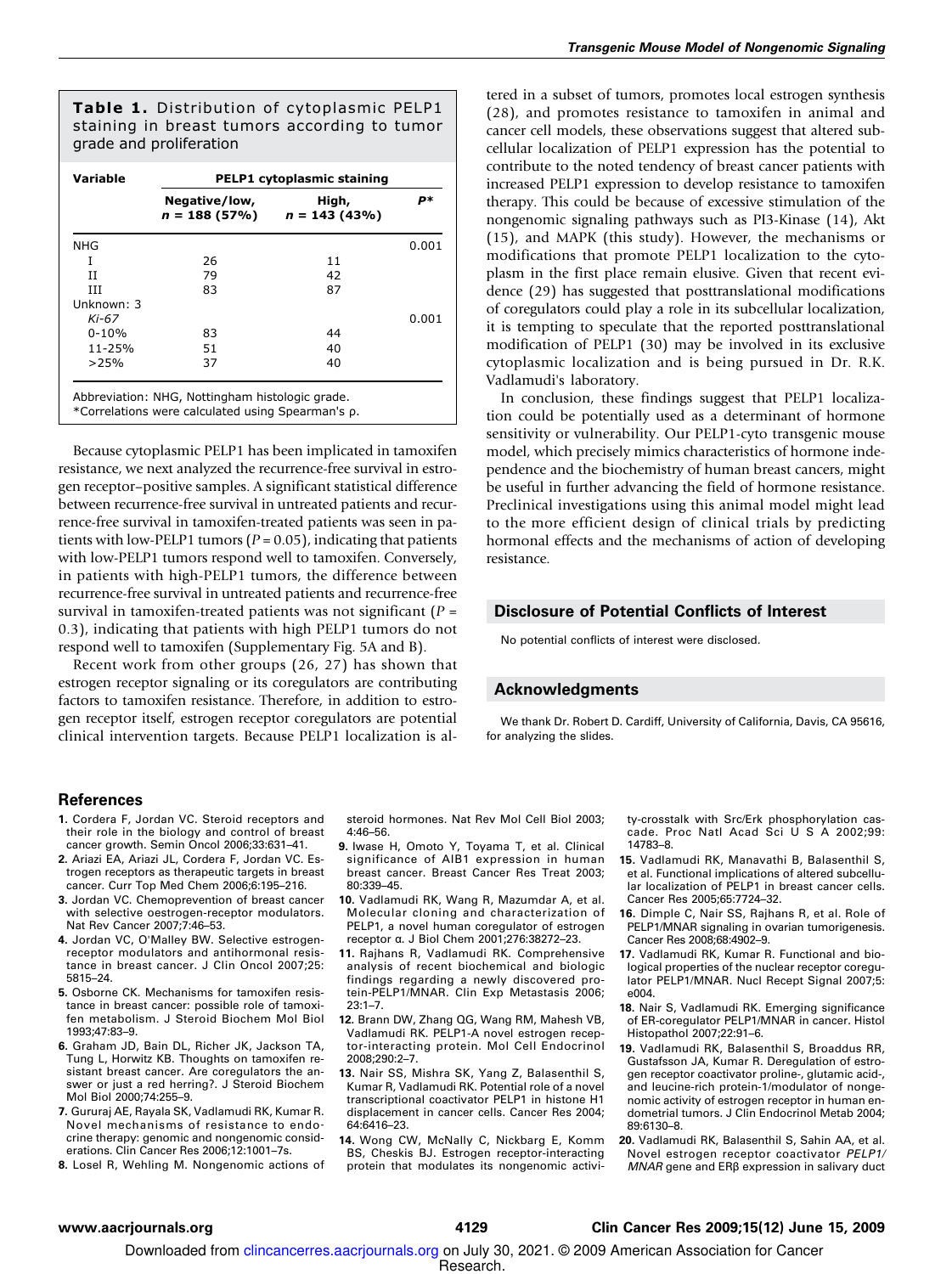adenocarcinoma: potential therapeutic targets. Hum Pathol 2005;36:670–5.

- 21. Rayala SK, Hollander P, Balasenthil S, et al. Hepatocyte growth factor-regulated tyrosine kinase substrate (HRS) interacts with PELP1 and activates MAPK. J Biol Chem 2006;281:4395–403.
- 22. Manavathi B, Nair SS, Wang RA, Kumar R, Vadlamudi RK. Proline-, glutamic acid-, and leucine-rich protein-1 is essential in growth factor regulation of signal transducers and activators of transcription 3 activation. Cancer Res 2005; 65:5571–7.
- 23. Bagheri-Yarmand R, Talukder AH, Wang R-A, Vadlamudi RK, Kumar R. Metastasis associated protein 1 deregulation causes inappropriate mammary gland development and tumorigenesis. Development 2004;131:3469–79.
- 24. Rose-Hellekant TA, Gilchrist K, Sandgren EP. Strain background alters mammary gland lesion phenotype in transforming growth factor-α transgenic mice. Am J Pathol 2002;161: 1439–47.
- 25. Ryden L, Jirstrom K, Bendahl P-O, et al. Tumor-specific expression of VEGFR2 is associated with impaired tamoxifen response in premenopausal breast cancer. J Clin Oncol 2005;23:4695–704.
- 26. Schiff R, Massarweh SA, Shou J, et al. Advanced concepts in estrogen receptor biologyand breast cancer endocrine resistance: implicated role of growth factor signaling and estrogen receptor coregulators. Cancer Chemother Pharmacol 2005;56 Suppl 1:10–20.
- 27. Kirkegaard T, McGlynn LM, Campbell FM,

et al. Amplified in breast cancer 1 in human epidermal growth factor receptor-positive tumors of tamoxifen-treated breast cancer patients. Clin Cancer Res 2007;13:1405–11.

- 28. Rajhans R, Nair HB, Nair SS, et al. Modulation of in situ estrogen synthesis by proline-, glutamic acid-, and leucine-rich protein-1: potential estrogen receptor autocrine signaling loop in breast cancer cells. Mol Endocrinol 2008;22: 649–64.
- 29. Lonard DM, O'Malley BW. Nuclear receptor coregulators: judges, juries, and executioners of cellular regulation. Mol Cell 2007;27:691–700.
- 30. Nagpal JK, Nair S, Chakravarty D, et al. Growth factor regulation of estrogen receptor coregulator PELP1 functions via protein kinase A pathway. Mol Cancer Res 2008;6:851–61.